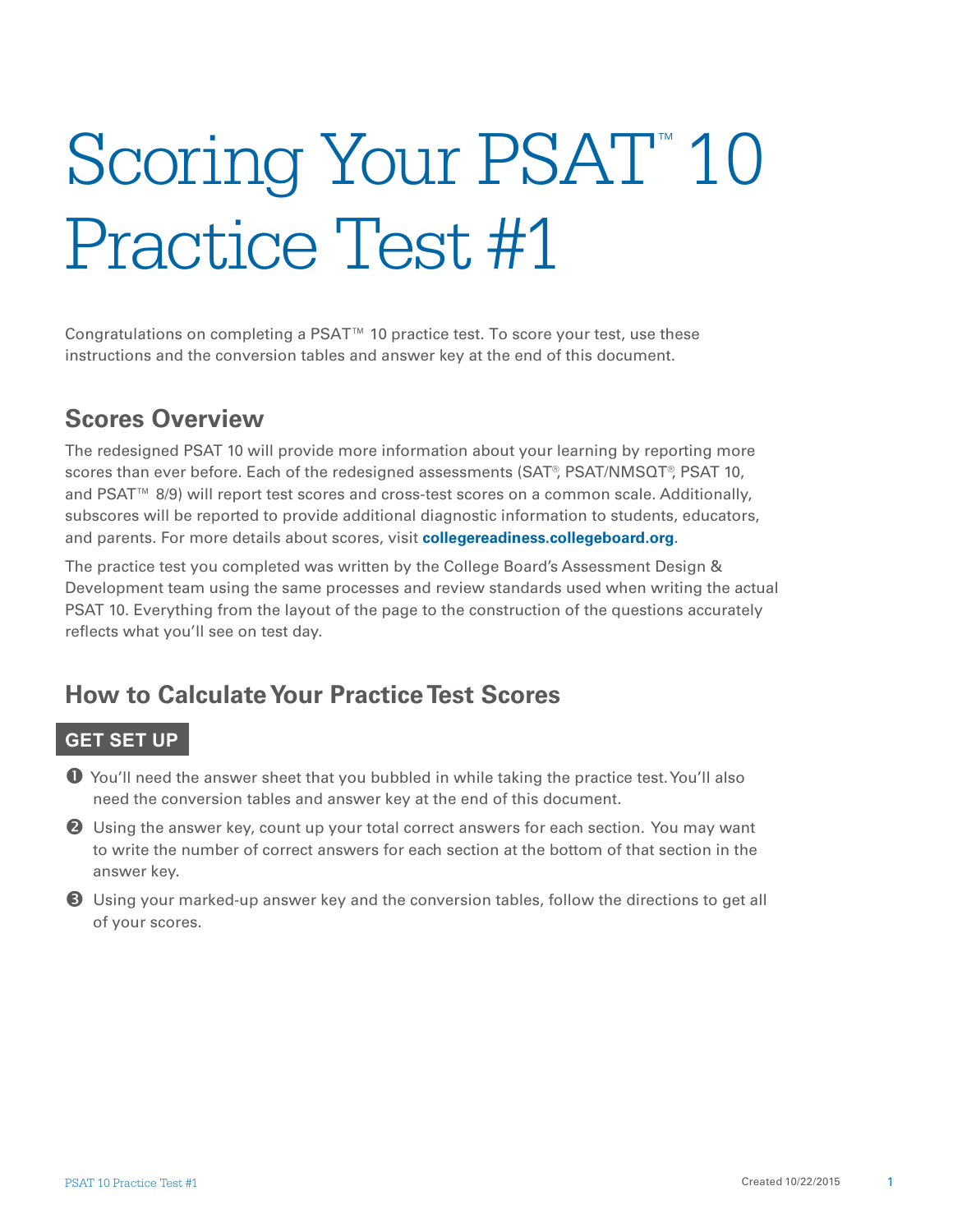### **GET SECTION AND TOTAL SCORES**

Your total score on the PSAT 10 practice test is the sum of your Evidence-Based Reading and Writing Section score and your Math Section score. To get your total score, you will convert what we call the "raw score" for each section — the number of questions you got right in that section — into the "scaled score" for that section, then calculate the total score.

#### **GET YOUR EVIDENCE-BASED READING AND WRITING SECTION SCORE**

Calculate your PSAT 10 Evidence-Based Reading and Writing Section score (it's on a scale of 160–760) by first determining your Reading Test score and your Writing and Language Test score. Here's how:

- Count the number of correct answers you got on Section 1 (the Reading Test). There is no penalty for wrong answers. The number of correct answers is your raw score.
- **2** Go to Raw Score Conversion Table 1: Section and Test Scores on page 7. Look in the "Raw Score" column for your raw score, and match it to the number in the "Reading Test Score" column.
- **B** Do the same with Section 2 to determine your Writing and Language Test score.
- Add your Reading Test score to your Writing and Language Test score.
- **G** Multiply that number by 10. This is your Evidence-Based Reading and Writing Section score.

**EXAMPLE:** *Jennifer answered 29 of the 47 questions correctly on the PSAT 10 Reading Test and 20 of the 44 questions correctly on the PSAT 10 Writing and Language Test. Using the table on page 7, she calculates that she received a PSAT 10 Reading Test score of 28 and a PSAT 10 Writing and Language Test score of 22. She adds 28 to 22 (gets 50) and then multiplies by 10 to determine her PSAT 10 Evidence-Based Reading and Writing Section score of 500.* 

#### **GET YOUR MATH SECTION SCORE**

Calculate your PSAT 10 Math Section score (it's on a scale of 160–760).

- Count the number of correct answers you got on Section 3 (Math Test No Calculator) and Section 4 (Math Test — Calculator). There is no penalty for wrong answers.
- Add the number of correct answers you got on Section 3 (Math Test No Calculator) and Section 4 (Math Test - Calculator).
- **B** Use Raw Score Conversion Table 1: Section and Test Scores to turn your raw score into your Math Section score.

#### **GET YOUR TOTAL SCORE**

Add your Evidence-Based Reading and Writing Section score to your Math Section score. The result is your total score on the PSAT 10 Practice Test, on a scale of 320–1520.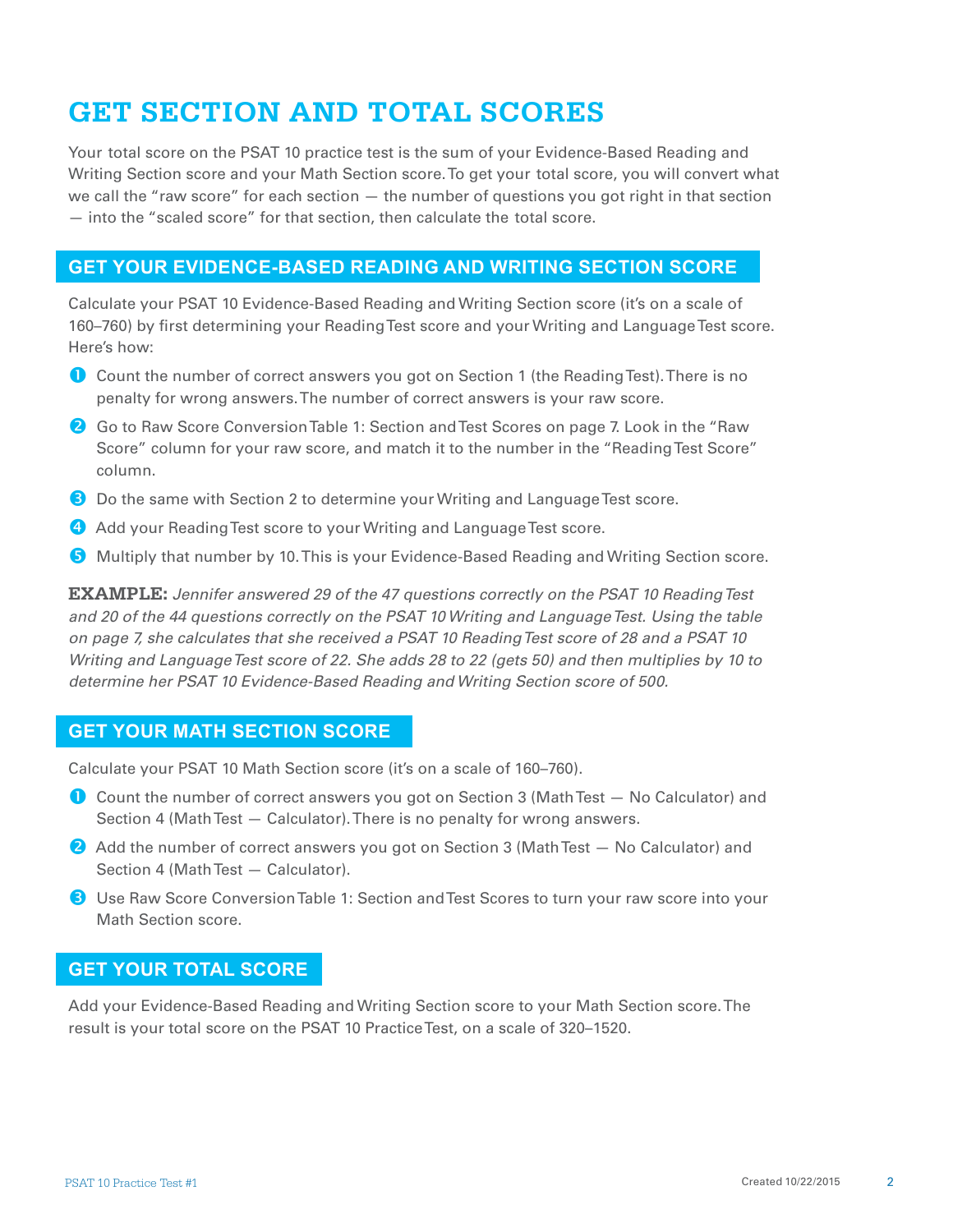### **GET SUBSCORES**

Subscores provide more detailed information about your strengths in specific areas within literacy and math. They are reported on a scale of 1–15.

#### **HEART OF ALGEBRA**

The Heart of Algebra subscore is based on questions from the Math Test that focus on linear equations and inequalities.

- Add up your total correct answers from the following set of questions:
	- ▶ Math Test No Calculator: Questions 1; 3; 5; 7-9; 14-15
	- ▶ Math Test Calculator: Questions 1-2; 5; 8; 11; 24; 27; 29

Your total correct answers from all of these questions is your raw score.

**2** Use Raw Score Conversion Table 2: Subscores on page 8 to determine your Heart of Algebra subscore.

#### **PROBLEM SOLVING AND DATA ANALYSIS**

The Problem Solving and Data Analysis subscore is based on questions from the Math Test that focus on quantitative reasoning, the interpretation and synthesis of data, and solving problems in rich and varied contexts.

- Add up your total correct answers from the following set of questions:
	- ▶ Math Test No Calculator: No Questions
	- ▶ Math Test Calculator: Questions 3; 6-7; 9-10; 12-17; 19-23

Your total correct answers from all of these questions is your raw score.

**2** Use Raw Score Conversion Table 2: Subscores to determine your Problem Solving and Data Analysis subscore.

#### **PASSPORT TO ADVANCED MATH**

The Passport to Advanced Math subscore is based on questions from the Math Test that focus on topics central to the ability of students to progress to more advanced mathematics, such as understanding the structure of expressions, reasoning with more complex equations, and interpreting and building functions.

Add up your total correct answers from the following set of questions:

- ▶ Math Test No Calculator: Questions 2; 6; 10-13; 16-17
- ▶ Math Test Calculator: Questions 4: 18: 25: 28: 30-31

Your total correct answers from all of these questions is your raw score.

**2** Use Raw Score Conversion Table 2: Subscores to determine your Passport to Advanced Math subscore.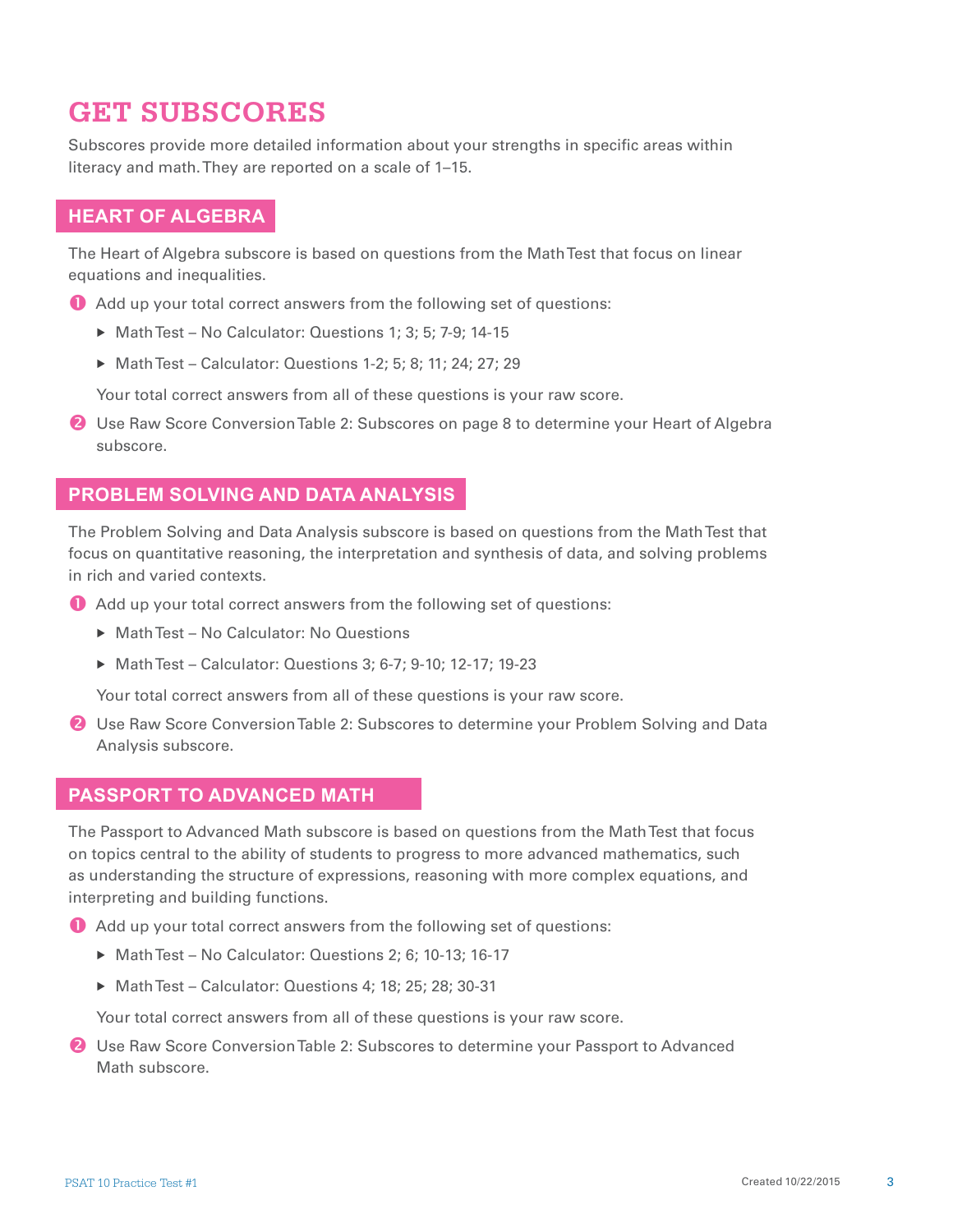#### **EXPRESSION OF IDEAS**

The Expression of Ideas subscore is based on questions from the Writing and Language Test that focus on topic development, organization, and rhetorically effective use of language.

- Add up your total correct answers from the following set of questions:
	- ▶ Writing and Language Test: Questions 1-2; 5-7; 11; 15-19; 22; 25; 27-28; 30; 32-36; 39-40; 44

Your total correct answers from all of these questions is your raw score.

Use Raw Score Conversion Table 2: Subscores to determine your Expression of Ideas subscore.

#### **STANDARD ENGLISH CONVENTIONS**

The Standard English Conventions subscore is based on questions from the Writing and Language Test that focus on sentence structure, usage, and punctuation.

- Add up your total correct answers from the following set of questions:
	- ▶ Writing and Language Test: Questions 3-4; 8-10; 12-14; 20-21; 23-24; 26; 29; 31; 37-38; 41-43

Your total correct answers from all of these questions is your raw score.

**2** Use Raw Score Conversion Table 2: Subscores to determine your Standard English Conventions subscore.

#### **WORDS IN CONTEXT**

The Words in Context subscore is based on questions from both the Reading Test and the Writing and Language Test that address word/phrase meaning in context and rhetorical word choice.

- Add up your total correct answers from the following set of questions:
	- ▶ Reading Test: Questions 5-6; 10; 13; 23-24; 34; 37; 40; 43
	- Writing and Language Test: Questions 1-2; 17; 19; 28; 30; 36; 39

Your total correct answers from all of these questions is your raw score.

**2** Use Raw Score Conversion Table 2: Subscores to determine your Words in Context subscore.

#### **COMMAND OF EVIDENCE**

The Command of Evidence subscore is based on questions from both the Reading Test and the Writing and Language Test that ask you to interpret and use evidence found in a wide range of passages and informational graphics, such as graphs, tables, and charts.

- Add up your total correct answers from the following set of questions:
	- ▶ Reading Test: Questions 8; 17-18; 22; 26-28; 36; 39; 42
	- Writing and Language Test: Questions 6-7; 15-16; 18; 27; 33-34

Your total correct answers from all of these questions is your raw score.

**2** Use Raw Score Conversion Table 2: Subscores to determine your Command of Evidence subscore.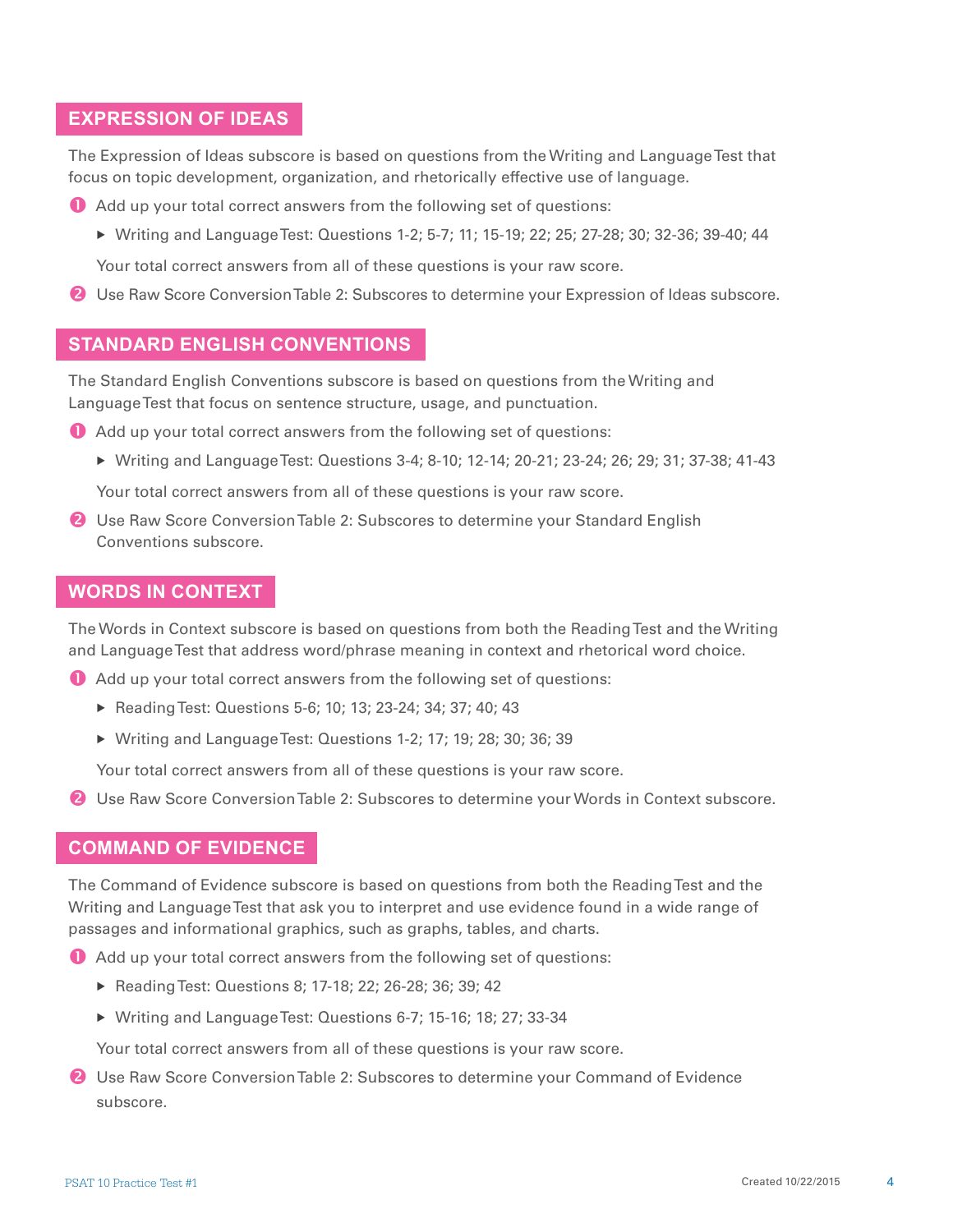### **GET CROSS-TEST SCORES**

The new PSAT 10 also reports two cross-test scores: Analysis in History/Social Studies and Analysis in Science. These scores are based on questions in the Reading, Writing and Language, and Math Tests that ask students to think analytically about texts and questions in these subject areas. Cross-test scores are reported on a scale of 8–38.

#### **ANALYSIS IN HISTORY/SOCIAL STUDIES**

- Add up your total correct answers from the following set of questions:
	- Reading Test: Questions 10-19; 29-37
	- Writing and Language Test: Questions 25; 27-28; 30; 32-33
	- ▶ Math Test No Calculator: Questions 7-8
	- ▶ Math Test Calculator: Questions 1; 13-16

Your total correct answers from all of these questions is your raw score.

**2** Use Raw Score Conversion Table 3: Cross-Test Scores on page 9 to determine your Analysis in History/Social Studies cross-test score.

#### **ANALYSIS IN SCIENCE**

- Add up your total correct answers from the following set of questions:
	- Reading Test: Questions 20-28; 38-47
	- Writing and Language Test: Questions 15-19; 22
	- Math Test Calculator: Questions 17; 19; 22-24; 30; 31

Your total correct answers from all of these questions is your raw score.

**2** Use Raw Score Conversion Table 3: Cross-Test Scores to determine your Analysis in Science cross-test score.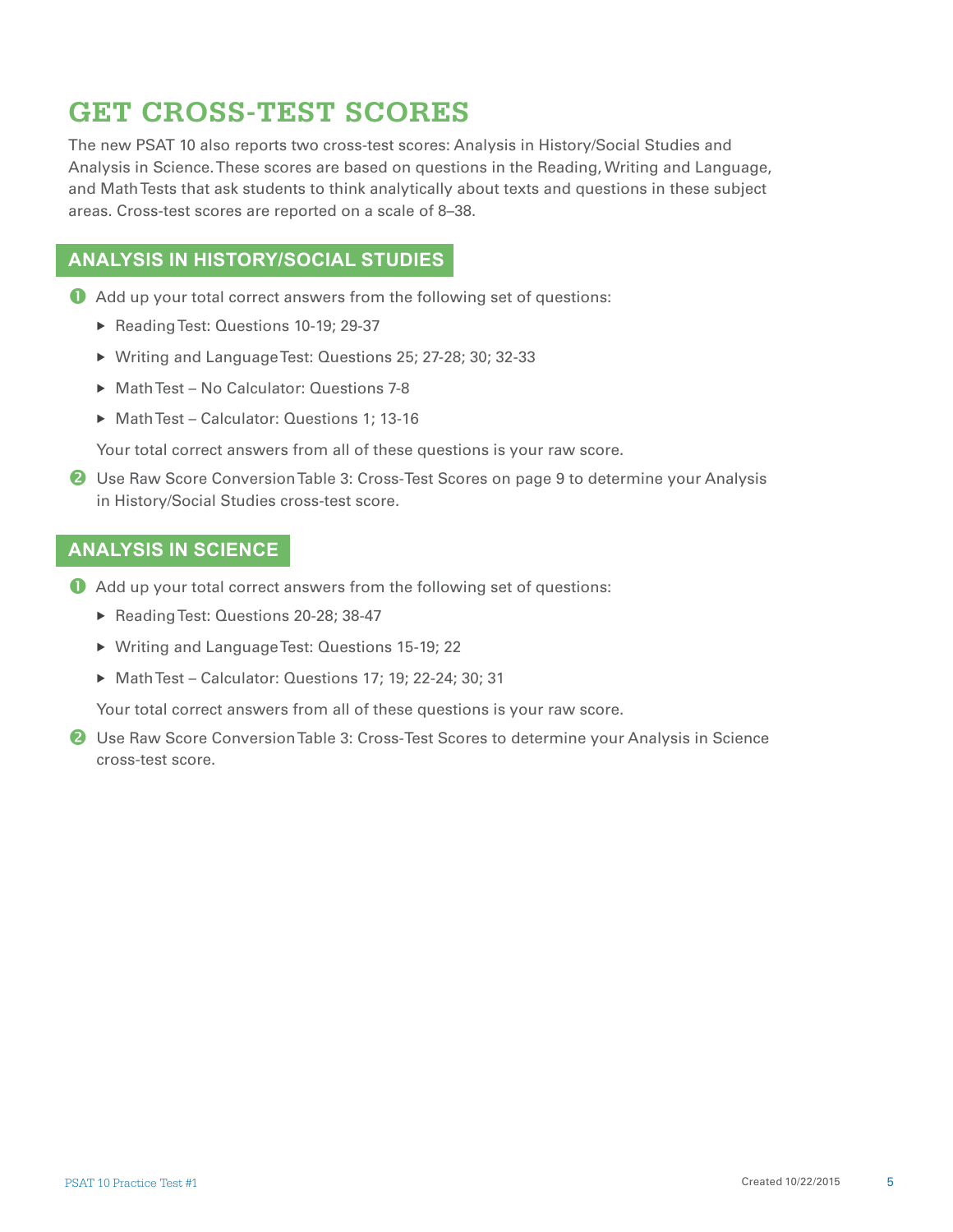#### **ANSWER KEY**

#### **Reading Test Answers**

| 1 A  | 11 B | 21 D | 31 D | 41 B |
|------|------|------|------|------|
| 2A   | 12A  | 22A  | 32 C | 42 A |
| 3B   | 13A  | 23B  | 33 B | 43 C |
| 4 C  | 14 D | 24 B | 34 D | 44 C |
| 5 C  | 15 D | 25 D | 35 C | 45 B |
| 6 B  | 16 A | 26 D | 36 D | 46 C |
| 7 B  | 17 D | 27A  | 37 B | 47 A |
| 8 D  | 18 C | 28 A | 38 D |      |
| 9 B  | 19 D | 29 B | 39 B |      |
| 10 C | 20 C | 30 C | 40 D |      |

| 1 C             | 11 D | 21 C | 31 D | 41 B |
|-----------------|------|------|------|------|
| 2D              | 12 C | 22A  | 32 D | 42 B |
| 3 C             | 13B  | 23 D | 33 A | 43 A |
| 4 D             | 14 B | 24A  | 34 C | 44 D |
| 5 C             | 15 B | 25 A | 35 A |      |
| 6 A             | 16 D | 26 B | 36 D |      |
| 7B              | 17 A | 27 C | 37 D |      |
| 8 B             | 18 A | 28 D | 38 C |      |
| 9 B             | 19 D | 29 C | 39 B |      |
| 10 <sub>D</sub> | 20 C | 30 D | 40 C |      |

**Writing and Language Test Answers** 

WRITING AND LANGUAGE TEST RAW SCORE (NUMBER OF CORRECT ANSWERS)

31 51/5 or 10.2

READING TEST RAW SCORE (NUMBER OF

(NUMBER OF<br>CORRECT ANSWERS)

| <b>Math Test</b><br><b>No Calculator Answers</b> |                 |                 | <b>Math Test</b><br><b>Calculator Answers</b> |  |  |
|--------------------------------------------------|-----------------|-----------------|-----------------------------------------------|--|--|
| 1 A                                              | $11 \, C$       | 1 C             | 11 C                                          |  |  |
| 2B                                               | 12 A            | 2 A             | 12B                                           |  |  |
| 3 A                                              | 13 D            | 3 C             | 13B                                           |  |  |
| 4 D                                              | 14 300          | 4 C             | 14 B                                          |  |  |
| 5 B                                              | 15 <sub>2</sub> | 5 C             | 15B                                           |  |  |
| 6 B                                              | 169             | 6 D             | 16 C                                          |  |  |
| 7 A                                              | 17 <sub>4</sub> | 7 D             | 17 C                                          |  |  |
| 8 D                                              |                 | 8 D             | 18 C                                          |  |  |
| 9 B                                              |                 | 9 C             | 19 A                                          |  |  |
| 10 D                                             |                 | 10 <sub>B</sub> | 20 C                                          |  |  |
|                                                  |                 |                 |                                               |  |  |

MATH TEST NO CALCULATOR RAW SCORE (NUMBER OF CORRECT ANSWERS)

MATH TEST CALCULATOR RAW SCORE (NUMBER OF CORRECT ANSWERS)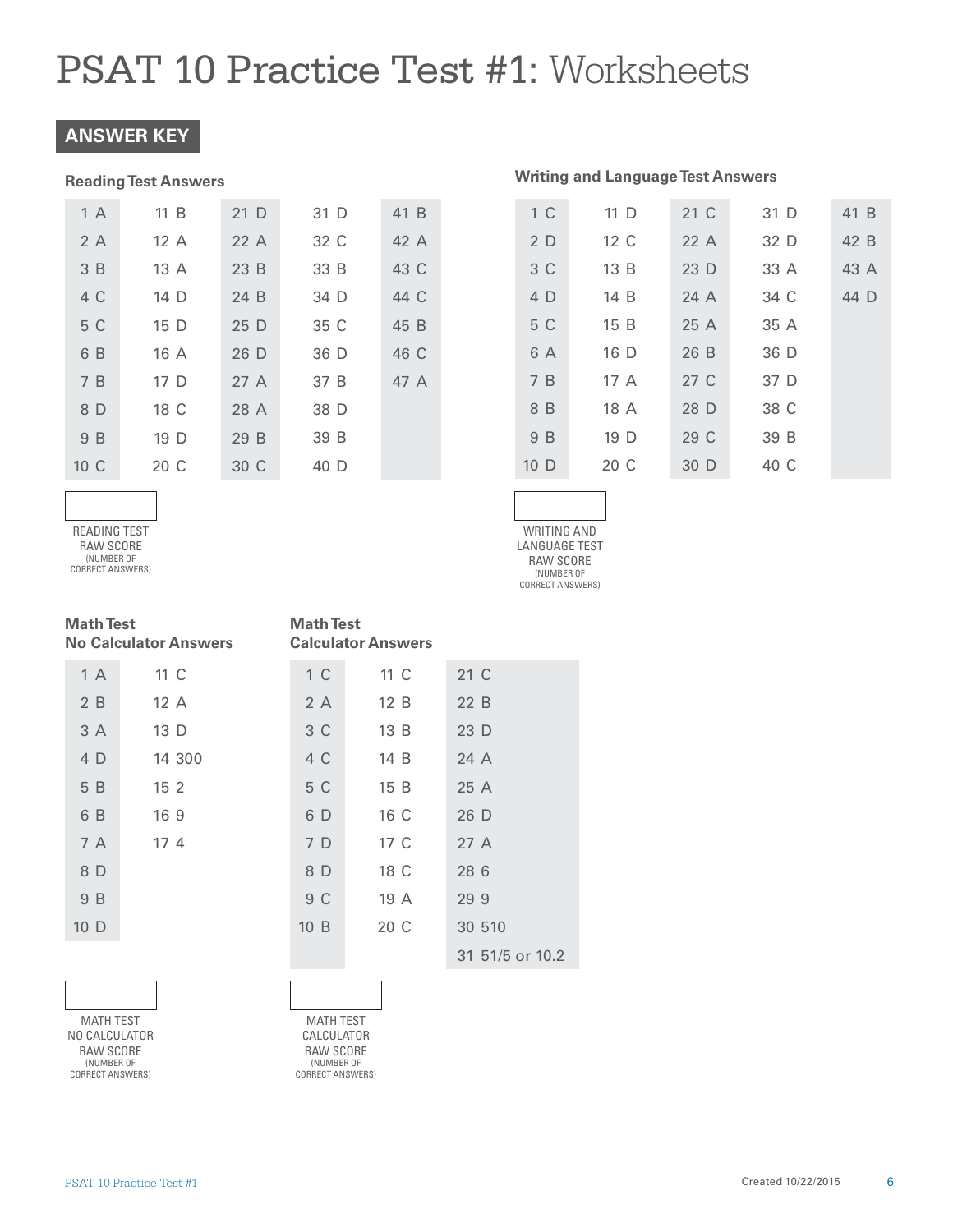#### **RAW SCORE CONVERSION TABLE 1 SECTION AND TEST SCORES**

| <b>Raw</b><br><b>Score</b><br>(# of correct<br>answers) | Reading<br><b>Test Score</b> | Writing and<br>Language<br><b>Test Score</b> | Math<br>Section<br>Score | Raw<br><b>Score</b><br>(# of corre<br>answers |
|---------------------------------------------------------|------------------------------|----------------------------------------------|--------------------------|-----------------------------------------------|
| $\bf{0}$                                                | 8                            | 8                                            | 160                      | 25                                            |
| 1                                                       | 9                            | 9                                            | 190                      | 26                                            |
| $\overline{\mathbf{2}}$                                 | 10                           | 10                                           | 210                      | 27                                            |
| 3                                                       | 11                           | 11                                           | 240                      | 28                                            |
| 4                                                       | 12                           | 12                                           | 270                      | 29                                            |
| 5                                                       | 14                           | 13                                           | 290                      | 30                                            |
| 6                                                       | 15                           | 14                                           | 320                      | 31                                            |
| 7                                                       | 16                           | 14                                           | 340                      | 32                                            |
| 8                                                       | 16                           | 15                                           | 360                      | 33                                            |
| 9                                                       | 17                           | 15                                           | 370                      | 34                                            |
| 10                                                      | 18                           | 16                                           | 390                      | 35                                            |
| 11                                                      | 18                           | 16                                           | 400                      | 36                                            |
| 12                                                      | 19                           | 17                                           | 420                      | 37                                            |
| 13                                                      | 19                           | 18                                           | 430                      | 38                                            |
| 14                                                      | 20                           | 18                                           | 440                      | 39                                            |
| 15                                                      | 20                           | 19                                           | 460                      | 40                                            |
| 16                                                      | 21                           | 20                                           | 470                      | 41                                            |
| 17                                                      | 21                           | 20                                           | 480                      | 42                                            |
| 18                                                      | 22                           | 21                                           | 490                      | 43                                            |
| 19                                                      | 22                           | 21                                           | 500                      | 44                                            |
| 20                                                      | 23                           | 22                                           | 510                      | 45                                            |
| 21                                                      | 23                           | 23                                           | 520                      | 46                                            |
| 22                                                      | 24                           | 24                                           | 530                      | 47                                            |
| 23                                                      | 24                           | 24                                           | 540                      | 48                                            |
| 24                                                      | 25                           | 25                                           | 550                      |                                               |

| ding<br>Score   | Writing and<br>Language<br><b>Test Score</b> | Math<br>Section<br>Score | <b>Kaw</b><br><b>Score</b><br>(# of correct<br>answers) | Reading<br><b>Test Score</b> | Writing and<br>Language<br><b>Test Score</b> | Math<br>Section<br>Score |
|-----------------|----------------------------------------------|--------------------------|---------------------------------------------------------|------------------------------|----------------------------------------------|--------------------------|
| 8               | 8                                            | 160                      | 25                                                      | 26                           | 25                                           | 560                      |
| 9               | 9                                            | 190                      | 26                                                      | 26                           | 26                                           | 570                      |
| $\overline{10}$ | 10                                           | 210                      | 27                                                      | 27                           | 27                                           | 580                      |
| 11              | 11                                           | 240                      | 28                                                      | 27                           | 27                                           | 580                      |
| 12              | 12                                           | 270                      | 29                                                      | 28                           | 28                                           | 590                      |
| 14              | 13                                           | 290                      | 30                                                      | 28                           | 28                                           | 600                      |
| 15              | 14                                           | 320                      | 31                                                      | 29                           | 29                                           | 610                      |
| 16              | 14                                           | 340                      | 32                                                      | 29                           | 29                                           | 620                      |
| 16              | 15                                           | 360                      | 33                                                      | 30                           | 30                                           | 630                      |
| 17              | 15                                           | 370                      | 34                                                      | 30                           | 30                                           | 640                      |
| 18              | 16                                           | 390                      | 35                                                      | 31                           | 31                                           | 650                      |
| 18              | 16                                           | 400                      | 36                                                      | 31                           | 32                                           | 670                      |
| 19              | 17                                           | 420                      | 37                                                      | 32                           | 32                                           | 680                      |
| 19              | 18                                           | 430                      | 38                                                      | 32                           | 33                                           | 690                      |
| 20              | 18                                           | 440                      | 39                                                      | 33                           | 34                                           | 710                      |
| 20              | 19                                           | 460                      | 40                                                      | 34                           | 35                                           | 720                      |
| 21              | 20                                           | 470                      | 41                                                      | 34                           | 36                                           | 730                      |
| $\overline{21}$ | 20                                           | 480                      | 42                                                      | 35                           | 37                                           | 730                      |
| $^{22}$         | 21                                           | 490                      | 43                                                      | 36                           | 37                                           | 740                      |
| $^{22}$         | 21                                           | 500                      | 44                                                      | 37                           | 38                                           | 740                      |
| 23              | 22                                           | 510                      | 45                                                      | 37                           |                                              | 750                      |
| 53              | 23                                           | 520                      | 46                                                      | 38                           |                                              | 750                      |
| 24              | 24                                           | 530                      | 47                                                      | 38                           |                                              | 760                      |
| 24              | 24                                           | 540                      | 48                                                      |                              |                                              | 760                      |
|                 |                                              |                          |                                                         |                              |                                              |                          |

#### **CONVERSION EQUATION 1**

#### **SECTION AND TEST SCORES**

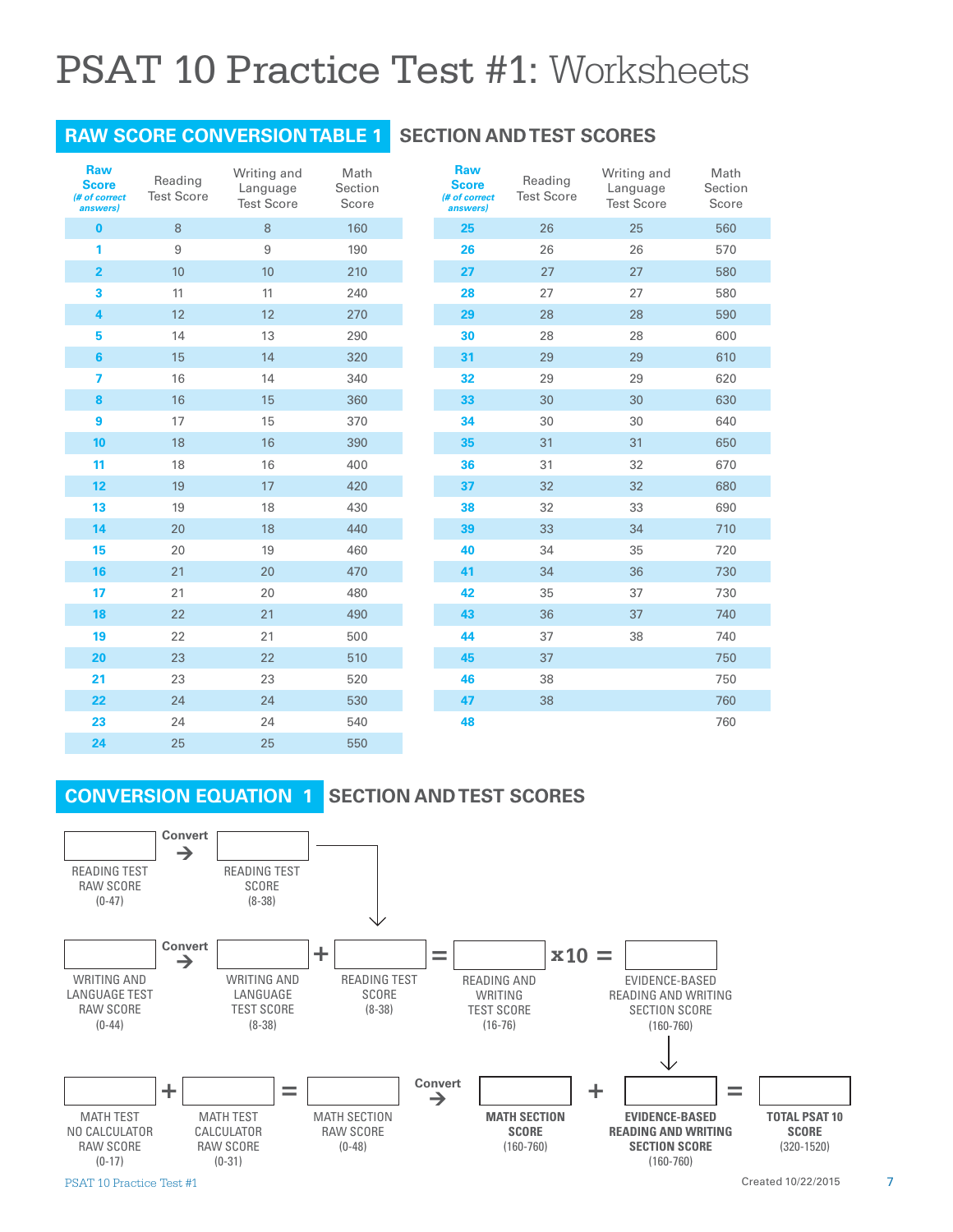#### **RAW SCORE CONVERSION TABLE 2 SUBSCORES**

| Raw<br><b>Score</b><br>(# of correct<br>answers) | Heart of<br>Algebra | Problem<br>Solving and<br>Data Analysis | Passport to<br>Advanced Math | Expression<br>of Ideas | Standard<br>English<br>Conventions | Words in<br>Context | Command of<br>Evidence |
|--------------------------------------------------|---------------------|-----------------------------------------|------------------------------|------------------------|------------------------------------|---------------------|------------------------|
| $\pmb{0}$                                        | $\mathbf{1}$        | $\mathbf{1}$                            | $\mathbf{1}$                 | $\mathbf{1}$           | $\mathbf{1}$                       | $\mathbf{1}$        | $\mathbf{1}$           |
| 1                                                | 3                   | $\mathfrak{Z}$                          | $\mathbf 5$                  | $\sqrt{2}$             | $\sqrt{2}$                         | $\overline{2}$      | $\overline{2}$         |
| $\overline{\mathbf{2}}$                          | $\overline{4}$      | $\overline{4}$                          | $\overline{7}$               | $\sqrt{3}$             | $\sqrt{3}$                         | $\mathfrak{S}$      | $\mathfrak{S}$         |
| 3                                                | 5                   | 5                                       | 8                            | $\overline{4}$         | 3                                  | 3                   | $\overline{4}$         |
| 4                                                | $\,6\,$             | 6                                       | $\boldsymbol{9}$             | $\overline{4}$         | $\overline{4}$                     | $\overline{4}$      | $\sqrt{5}$             |
| 5                                                | $\overline{7}$      | $\overline{7}$                          | 10                           | $\mathbf 5$            | 4                                  | 5                   | 6                      |
| $6\phantom{1}$                                   | $\,8\,$             | $\,8\,$                                 | 11                           | $\,6\,$                | $\mathbf 5$                        | $\,6\,$             | $\overline{7}$         |
| $\overline{ }$                                   | 8                   | $\,8\,$                                 | 12                           | $\,6\,$                | $\,6\,$                            | $\,6\,$             | $\,8\,$                |
| 8                                                | $\,9$               | $\boldsymbol{9}$                        | 13                           | $\sqrt{ }$             | $\,6\,$                            | $\overline{7}$      | $\,8\,$                |
| $\boldsymbol{9}$                                 | 10                  | 10                                      | 14                           | $\overline{7}$         | $\overline{7}$                     | 8                   | $\boldsymbol{9}$       |
| 10                                               | 10                  | 11                                      | 15                           | $\,8\,$                | $\overline{\phantom{a}}$           | $\boldsymbol{9}$    | $9\,$                  |
| 11                                               | 11                  | 11                                      | 15                           | $\,8\,$                | $\,8\,$                            | 10                  | 10                     |
| 12 <sub>2</sub>                                  | 12                  | 12                                      | 15                           | $\boldsymbol{9}$       | $\,8\,$                            | $10$                | 11                     |
| 13                                               | 13                  | 13                                      | 15                           | $\boldsymbol{9}$       | $\boldsymbol{9}$                   | 11                  | 11                     |
| 14                                               | 14                  | 14                                      | 15                           | 10                     | $\boldsymbol{9}$                   | 12                  | 12                     |
| 15                                               | 15                  | 15                                      |                              | $10$                   | 10                                 | 13                  | 13                     |
| 16                                               | 15                  | 15                                      |                              | 11                     | 10                                 | 14                  | 14                     |
| 17                                               |                     |                                         |                              | 12                     | 11                                 | 15                  | 15                     |
| 18                                               |                     |                                         |                              | 12                     | 12                                 | 15                  | 15                     |
| 19                                               |                     |                                         |                              | 13                     | 13                                 |                     |                        |
| 20                                               |                     |                                         |                              | 13                     | 15                                 |                     |                        |
| 21                                               |                     |                                         |                              | 14                     |                                    |                     |                        |
| 22                                               |                     |                                         |                              | 15                     |                                    |                     |                        |
| 23                                               |                     |                                         |                              | 15                     |                                    |                     |                        |
| 24                                               |                     |                                         |                              | 15                     |                                    |                     |                        |

#### **CONVERSION EQUATION 2 SUBSCORES**